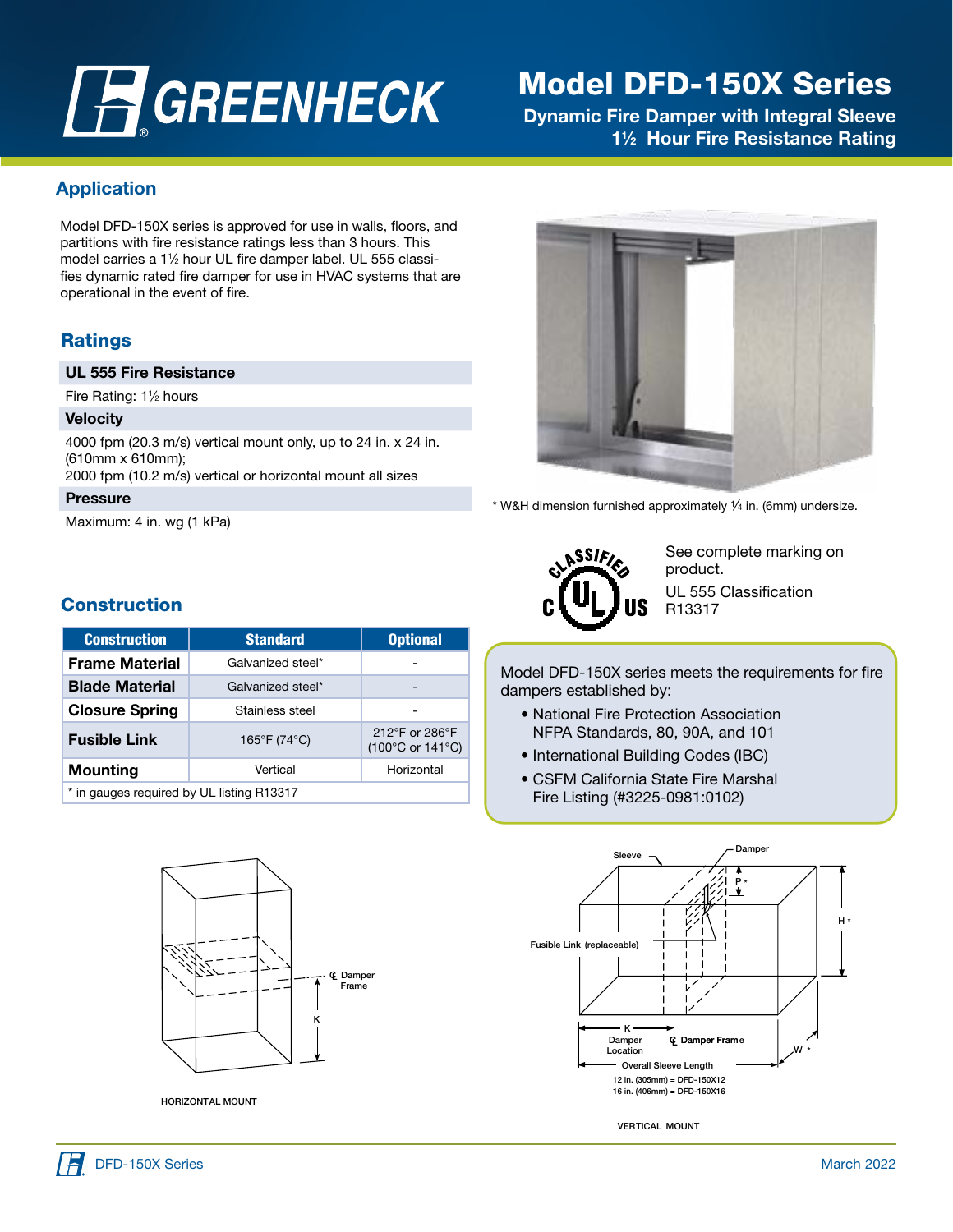# Options and Accessories

- One piece retaining angles (POC)
- Transitions: A, B

## Document Links



[Installation Instructions](https://content.greenheck.com/public/DAMProd/Original/10001/481324CurtainFireDampers_iom.pdf) **Installation Instructions [Life Safety Damper Catalog](https://content.greenheck.com/public/DAMProd/Original/10015/LifeSafetyDampers_catalog.pdf)** 



#### [Damper Product Selection Guide](https://content.greenheck.com/public/DAMProd/Original/10002/InteractiveDamperSelectionGuide.pdf)



**[Specifications](https://content.greenheck.com/public/DAMProd/Original/10002/DFDXSeries_spec.rtf)** 



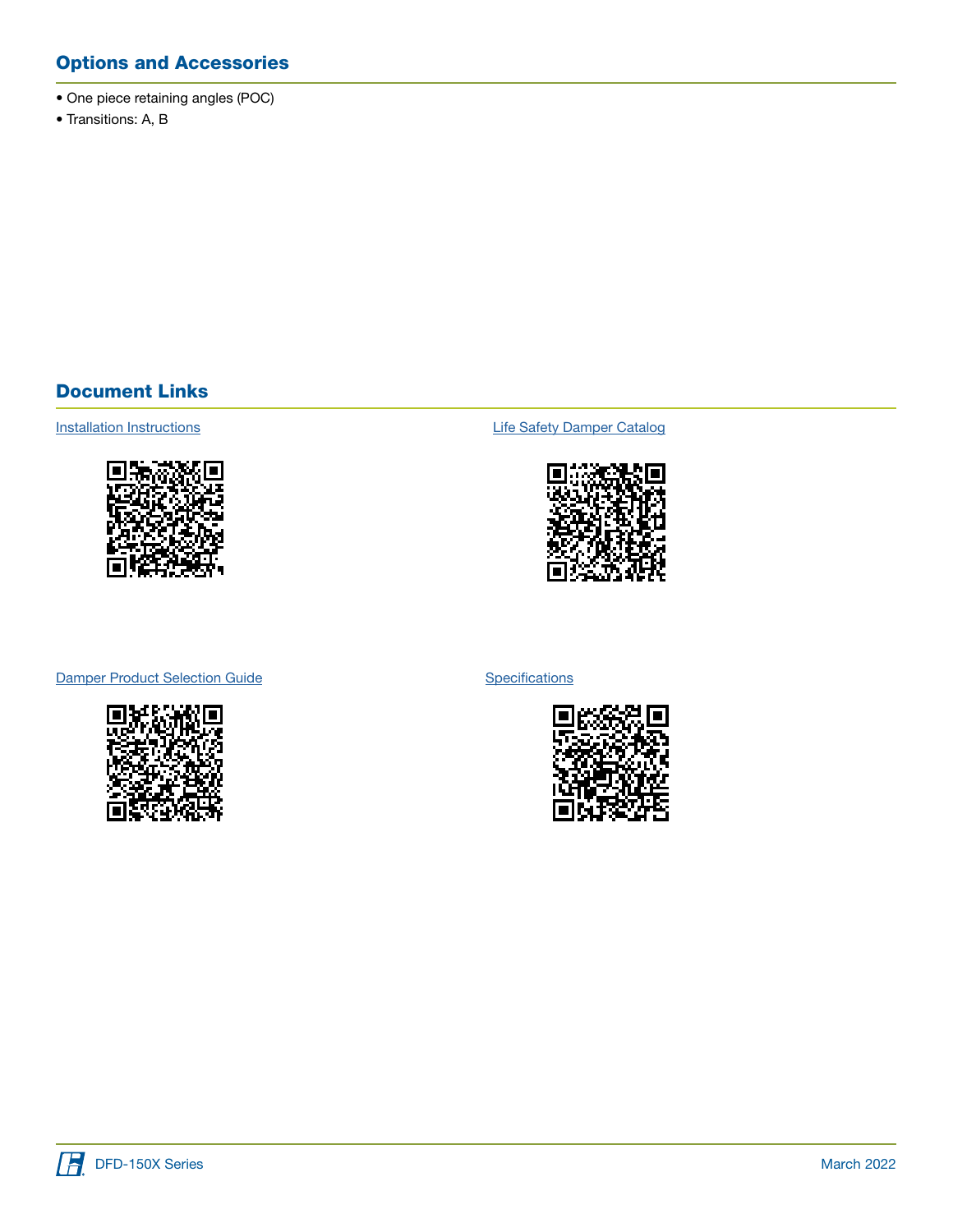# Type A & B

| <b>Size Limitations</b>                              |                             |                               |                             | <b>Type A Maximum Single</b>  | <b>Type B Maximum Single</b> |                           |  |
|------------------------------------------------------|-----------------------------|-------------------------------|-----------------------------|-------------------------------|------------------------------|---------------------------|--|
| <b>Inches</b><br>(mm)                                | <b>Type A</b>               |                               | <b>Type B</b>               |                               | <b>Section Dimensions</b>    | <b>Section Dimensions</b> |  |
|                                                      | <b>Minimum</b>              | Maximum*                      | <b>Minimum</b>              | Maximum*                      |                              |                           |  |
| <b>Single</b><br><b>Section</b><br><b>Vertical</b>   | 8 x 8<br>$(203 \times 203)$ | 36 x 36<br>$(914 \times 914)$ | 8 x 6<br>$(203 \times 152)$ | 36 x 31<br>$(914 \times 787)$ |                              |                           |  |
| <b>Single</b><br><b>Section</b><br><b>Horizontal</b> | $8 \times 8$<br>(203 x 203) | $30 \times 30$<br>(762 x 762) | 8 x 6<br>(203 x 152)        | $30 \times 26$<br>(762 x 660) | 36in. max.<br>(914mm)        | 31 in.<br>(787mm)<br>---- |  |

Installation of sizes larger than the maximums shown requires approval of the authority having jurisdiction.

\* Sizes are based on 165°F closure temperature and 2000 fpm. Consult factory for maximum size for different temperatures and velocities.



36 in. max. (914mm)

# Section Dimensions





#### Type B Overall Damper Dimensions



### Horizontal Mount

| $H^*$    | $O^*$    | $H^*$    | О*       |
|----------|----------|----------|----------|
| 3 (76)   | 5 (127)  | 19 (483) | 22 (559) |
| 4 (102)  | 6 (152)  | 20 (508) | 23 (584) |
| 5 (127)  | 7 (178)  | 21 (533) | 24 (610) |
| 6 (152)  | 8 (203)  | 22 (559) | 26 (660) |
| 7 (178)  | 9 (229)  | 23 (584) | 27 (686) |
| 8 (203)  | 10 (254) | 24 (610) | 28 (711) |
| 9 (229)  | 11 (279) | 25 (635) | 29 (737) |
| 10 (254) | 12 (305) | 26 (660) | 30 (762) |
| 11 (279) | 13 (330) | 27 (686) | 31 (787) |
| 12 (305) | 14 (356) | 28 (711) | 31 (787) |
| 13 (330) | 15 (381) | 29 (737) | 32 (813) |
| 14 (356) | 16 (406) | 30 (762) | 33 (838) |
| 15 (381) | 18 (457) | 31 (787) | 34 (864) |
| 16 (406) | 19 (483) | 32 (813) | 35 (889) |
| 17 (432) | 20 (508) | 33 (838) | 36 (914) |
| 18 (457) | 21 (533) |          |          |

#### Vertical Mount

| H*       | $O^*$    | H*       | о*        |
|----------|----------|----------|-----------|
| 3 (76)   | 5 (127)  | 18 (457) | 21 (533)  |
| 4 (102)  | 6 (152)  | 19 (483) | 22 (559)  |
| 5 (127)  | 7 (178)  | 20 (508) | 23 (584)  |
| 6 (152)  | 8 (203)  | 21 (533) | 24 (610)  |
| 7 (178)  | 9 (229)  | 22 (559) | 26 (660)  |
| 8 (203)  | 10 (254) | 23 (584  | 27 (686)  |
| 9 (229)  | 11 (279) | 24 (610) | 28 (711)) |
| 10 (254) | 12 (305) | 25 (635) | 29 (737)  |
| 11 (279) | 13 (330) | 26 (660) | 30 (762)  |
| 12 (305) | 14 (356) | 27 (686) | 31 (787)  |
| 13 (330) | 15 (381) | 28 (711) | 32 (813)  |
| 14 (356) | 16 (406) | 29 (737) | 33 (838)  |
| 15 (381) | 18 (457) | 30 (762) | 34 (864)  |
| 16 (406) | 19 (483) | 31 (787) | 36 (914)  |
| 17 (432) | 20 (508) |          |           |